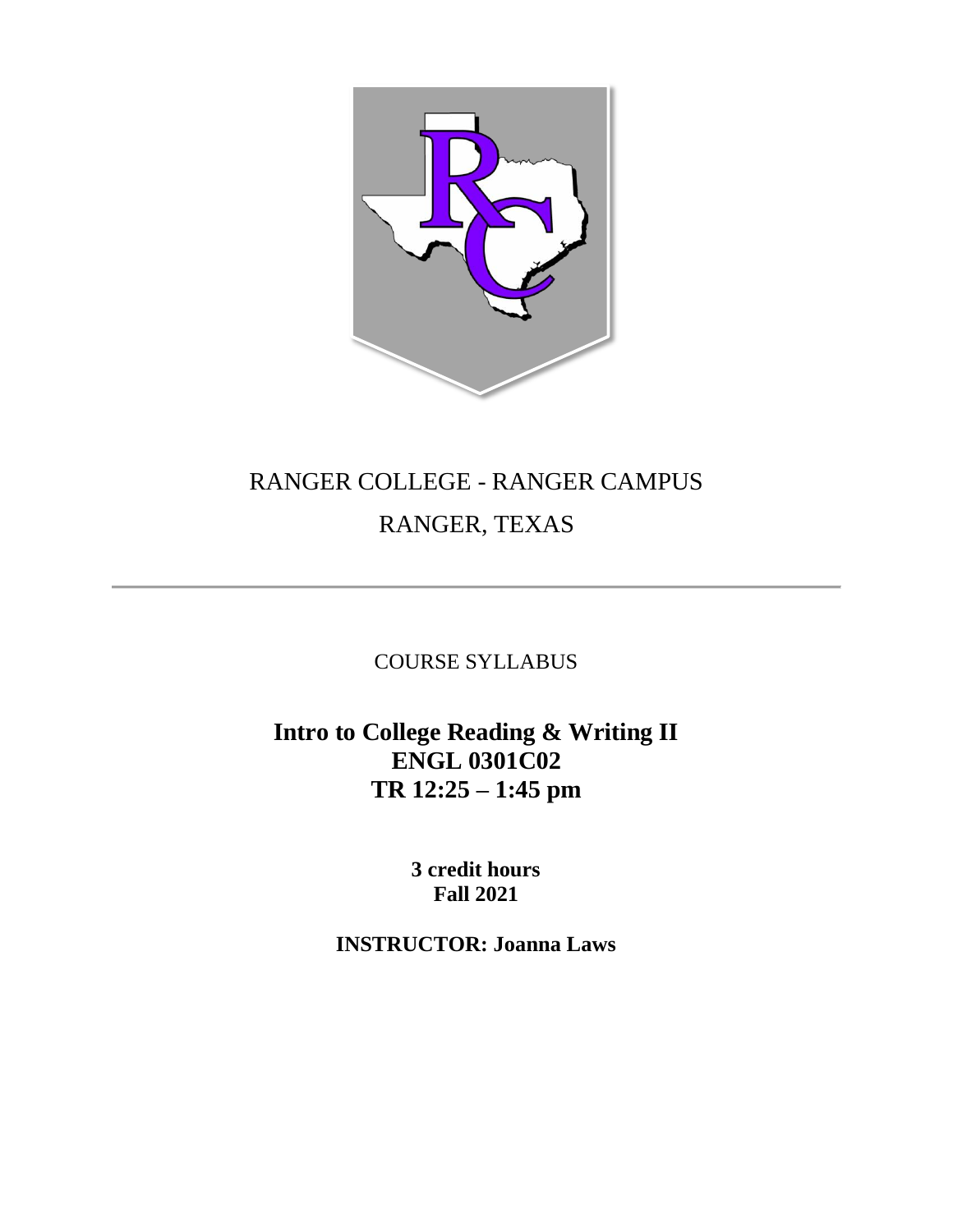| <b>INSTRUCTOR:</b> | Joanna Laws                    |
|--------------------|--------------------------------|
| EMAIL:             | jlaws@rangercollege.edu        |
| OFFICE:            | Jameson, Ranger Campus         |
| PHONE:             | (254) 488-1440 (Cell)          |
| <b>HOURS:</b>      | MW 10:30-11:00 am              |
|                    | TR 9:00-10:45 am, 2:00-3:30 pm |
|                    |                                |

#### **I. Texas Core Curriculum Statement of Purpose**

Through the Texas Core Curriculum, students will gain a foundation of knowledge of human cultures and the physical and natural world, develop principles of personal and social responsibility for living in a diverse world, and advance intellectual and practical skills that are essential for all learning.

#### **II. Course Description**

This course includes strategies for advancing reading comprehension and facilitating critical analysis of text. Further, this course will include instruction on active reading strategies using text structure to improve comprehension, interpreting, and evaluating reading materials. This course will integrate critical analysis of text into writing instruction focused on the composition of essays, including pre-writing, drafting, organization, focus, unity, and revising and editing. This course includes a required lab.

## **III. Required Background or Prerequisite**

The student has been holistically placed in ENGL 0301 using prior coursework, high school GPA, and TSI scores.

## **IV. Required Textbook and Course Materials**

No required textbook. All required readings will be accessible on Blackboard or through other, free websites. You will also need regularly access to paper writing implements, highlighters, a folder for your work, and dependable computer access.

#### **V. Course Purpose**

To support students who are in ENGL 1301, which features the following course purpose:

Courses in this category focus on developing ideas and expressing them clearly, considering the effect of the message, fostering understanding, and building the skills needed to communicate persuasively. Courses involve the command of oral, aural,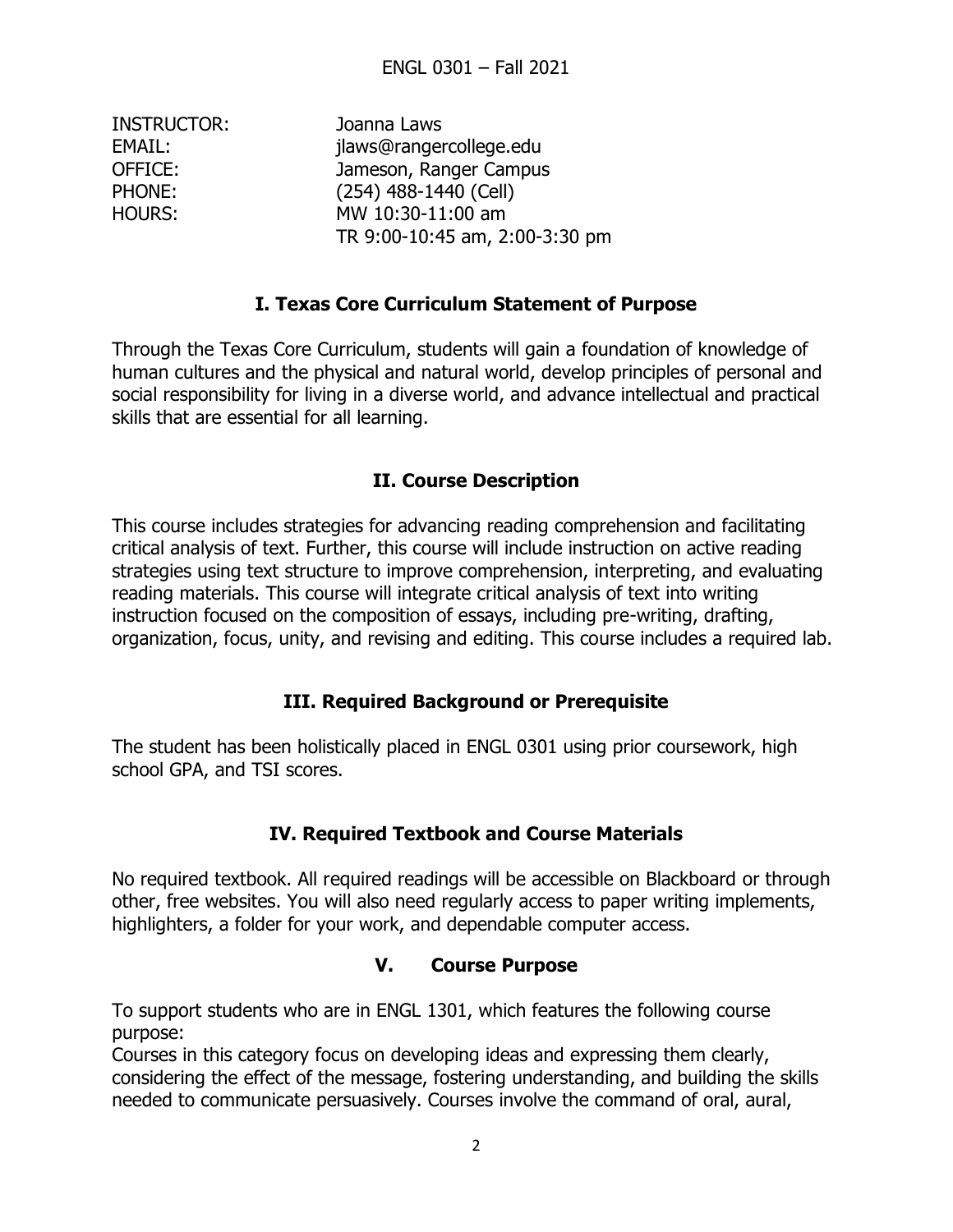written, and visual literary skills that enable people to exchange messages appropriate to the subject, occasion, and audience.

## **VI. Learning Outcomes**

Upon the successful completion of this course, students will:

- Locate explicit textual information, draw complex inferences, and describe, analyze, and evaluate the information within and across multiple texts of varying lengths.
- Comprehend and use vocabulary effectively in oral communication, reading, and writing.
- Identify and analyze the audience, purpose, and message across a variety of texts.
- Describe and apply insights gained from reading a variety of texts.
- Compose a variety of texts that demonstrate reading comprehension, clear focus, logical development of ideas, and use of appropriate language that advance the writer's purpose.
- Determine and use effective approaches and rhetorical strategies for given reading and writing situations.
- Generate ideas and gather information relevant to the topic and purpose, incorporating the ideas and words of other writers in students' writing using established strategies.
- Evaluate relevance and quality of ideas and information in recognizing, formulating, and developing a claim.
- Develop and use effective reading and revision strategies to strengthen the writer's ability to compose college-level writing assignments.
- Recognize and apply the conventions of standard English in reading and writing.

# **VII. Core Objectives**

This course meets the following of the six Core Objectives established by Texas:

- ☒ **Critical Thinking Skills (CT) –** Creative thinking, innovation, inquiry, and analysis; evaluation and synthesis of information
- ☒ **Communication Skills (COM) –** effective development, interpretation and expression of ideas through written, oral, and visual communication
- ☐ **Empirical and Quantitative Skills (EQS) –** The manipulation and analysis of numerical data or observable facts resulting in informed conclusions
- ☐ **Teamwork (TW) –** The ability to consider different points of view and to work effectively with others to support a shared purpose or goal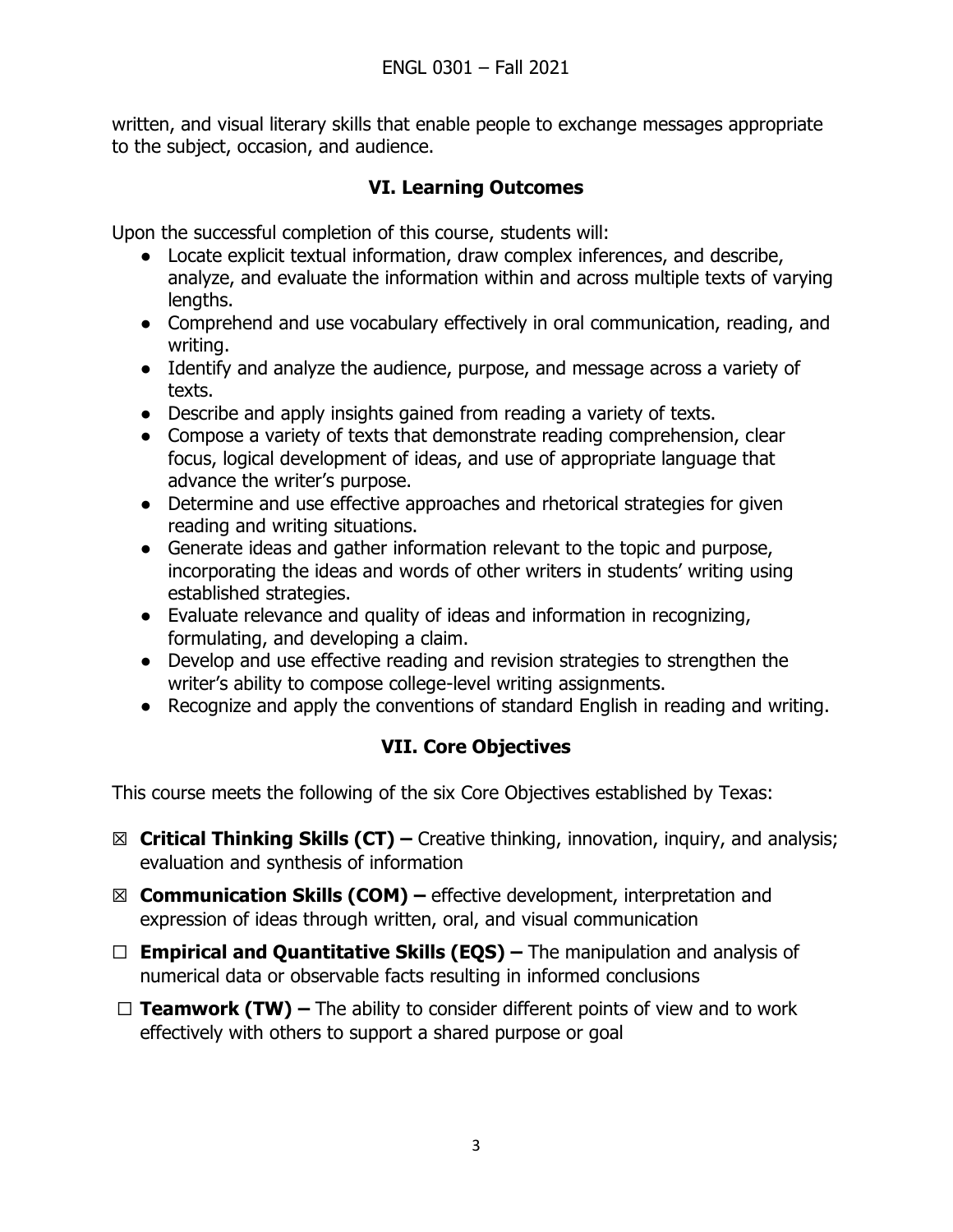- ☐ **Social Responsibility (SR) –** Intercultural competence, knowledge of civic responsibility, and the ability to engage effectively in regional, national, and global communities
- ☒ **Personal Responsibility (PR) –** The ability to connect choices, actions, and consequences to ethical decision-making

### **VIII. Methods of Instruction**

This is a multimedia class, and as such, it may include assigned readings, electronic documents, interactive lectures, discussions, videos, in-class examinations, group projects, etc. Students are expected to maintain access to both computer writing programs and email. Students will be expected to use Blackboard throughout the semester as part of their coursework.

#### **IX. Methods of Assessment**

Official grades for this class are recorded in Blackboard. Final course grades will be posted in Campus Connect for your transcript.

- 80% General Activities & Assignments (homework, in-class assignments, grammar activities, attendance & participation, completion checks, etc.)
- 20% Final Exam

#### **A grade of I (Incomplete) will be assigned only under extreme circumstances.**

**General Activities & Assignments** - General assignments include homework, discussions and group work, assigned grammar activities, and other small assignments and activities that may arise over the course of the semester. I will drop the three lowest grades and average together the rest to get this portion of the grade.

**Final Exam** - There will be a terminal experience at the close of this course. Students must complete all components of the final exam during the scheduled final exam time. Any deviations from the final exam schedule should be discussed with the instructor well in advance.

Grading scale:  $A = 90-100\%$  B = 80-89 C = 70-79 D = 60-69 F = Below 60

**Early Exit from the Course:** State law says that you make take or retake the TSI at any time. If you pass it, you will be considered college-ready and be exempt from attendance in any further developmental courses in that discipline. **However,** that does NOT protect your grade in the course, and in addition, your GPA and your financial aid will be at risk. In order to prevent some horrible result, be sure to immediately discuss with me any plans you have to exit from the course early by taking the TSI. I can help you do so and protect you from those consequences.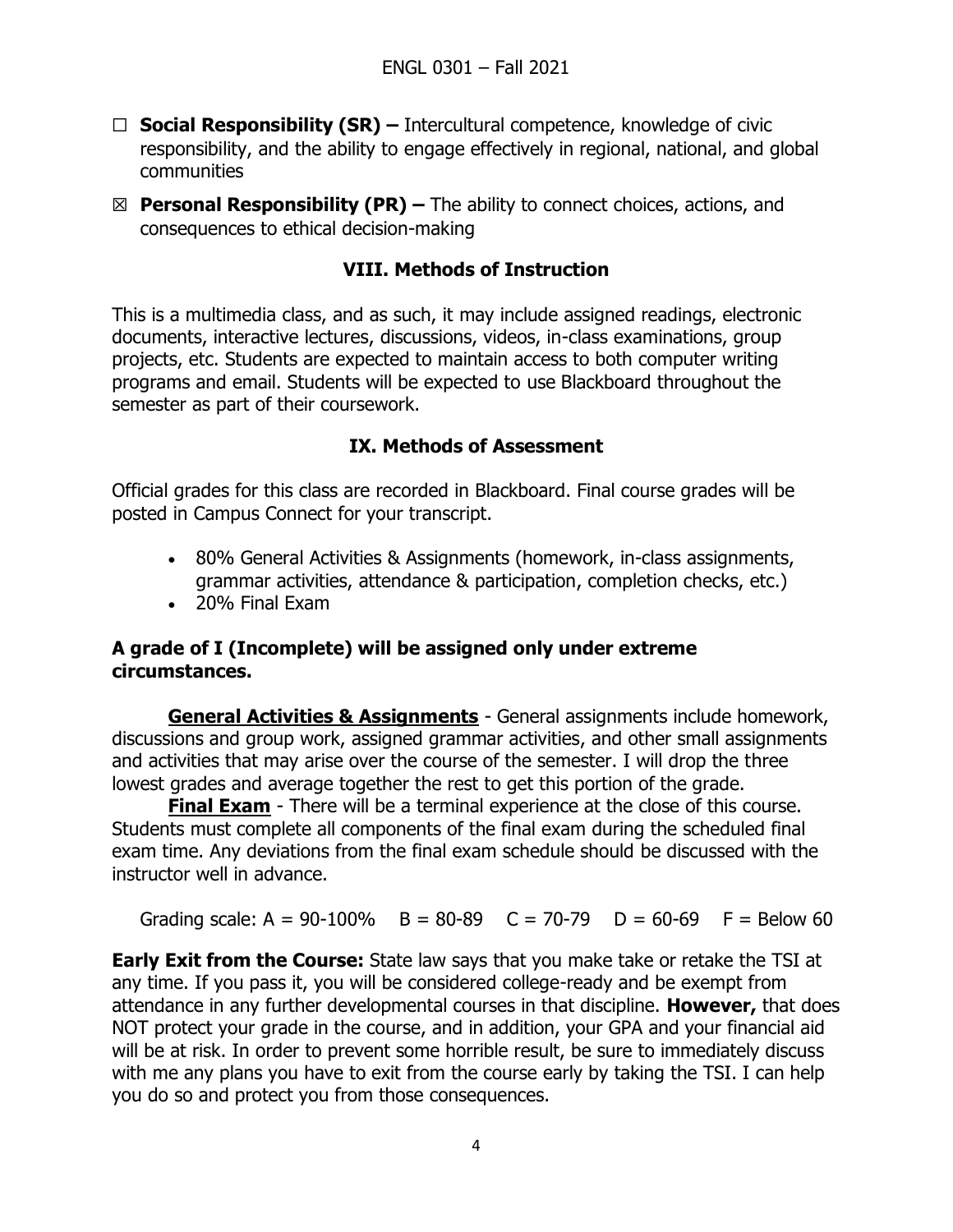### **X. Course/Classroom Policies**

**Attendance:** Prompt and regular class attendance and participation is considered necessary for satisfactory work. It is the responsibility of the instructor to keep an accurate and comprehensive record of attendance.

Ranger College recognizes that absence from class may occur due to illness, death or illness in the immediate family, observance of a religious holiday, or participation in a school or College-sponsored activity. (Absences due to participation in a College-sponsored activity must be authorized by the college.) Documentation may be required to corroborate the excused absence. Make up work will be allowed only for excused absences.

Since deadlines are published ahead of time, it is the student's responsibility to connect and/or log in regularly and often and to keep up with course requirements. If a student fails to attend class, access the streaming session (if needed), and/or log into Blackboard for three full calendar weeks, and if the instructor deems a student failing due to excessive absences and/or failure to make up work due to absences, the student **may** be dropped from the class. **The last day for students to drop in the Fall term with a W is Friday, October 29th.**

If bad weather (a storm knocks out your internet) or quarantine restrictions keep you from accessing technology or our online platform for more than 2 days, please let me know by email or text.

**Late Work:** A major assignment is due by the stated due date and time unless for some reason I announce a change or unless you have made special arrangements with me. Writing assignments turned in after that time may receive a deduction in grade (one half grade per calendar day).

Quizzes and most in-person class activities may not be made up. Online discussions and activities may not be made up since most of those will have a "window" in which they can be completed. Once the due date and time for that activity has passed, you're out of luck. However, if you miss something because of an excused event, please contact me.

I don't anticipate a situation like this, but just in case: essays that are written in class may not be done outside of class. In case of absence on the day of an in-class essay, it must be made up in coordination with the on-site proctor. Also, in order to make up an in-class essay, you must contact me on or before the scheduled day of the writings.

Assignment sheets will be given, listing dates and requirements. The student is responsible for knowing the assignment for each day and for being prepared for class, regardless of circumstances.

**Course Content:** College-level courses may include controversial, sensitive, and/or adult material. Students are expected to have the readiness for college-level rigor and content.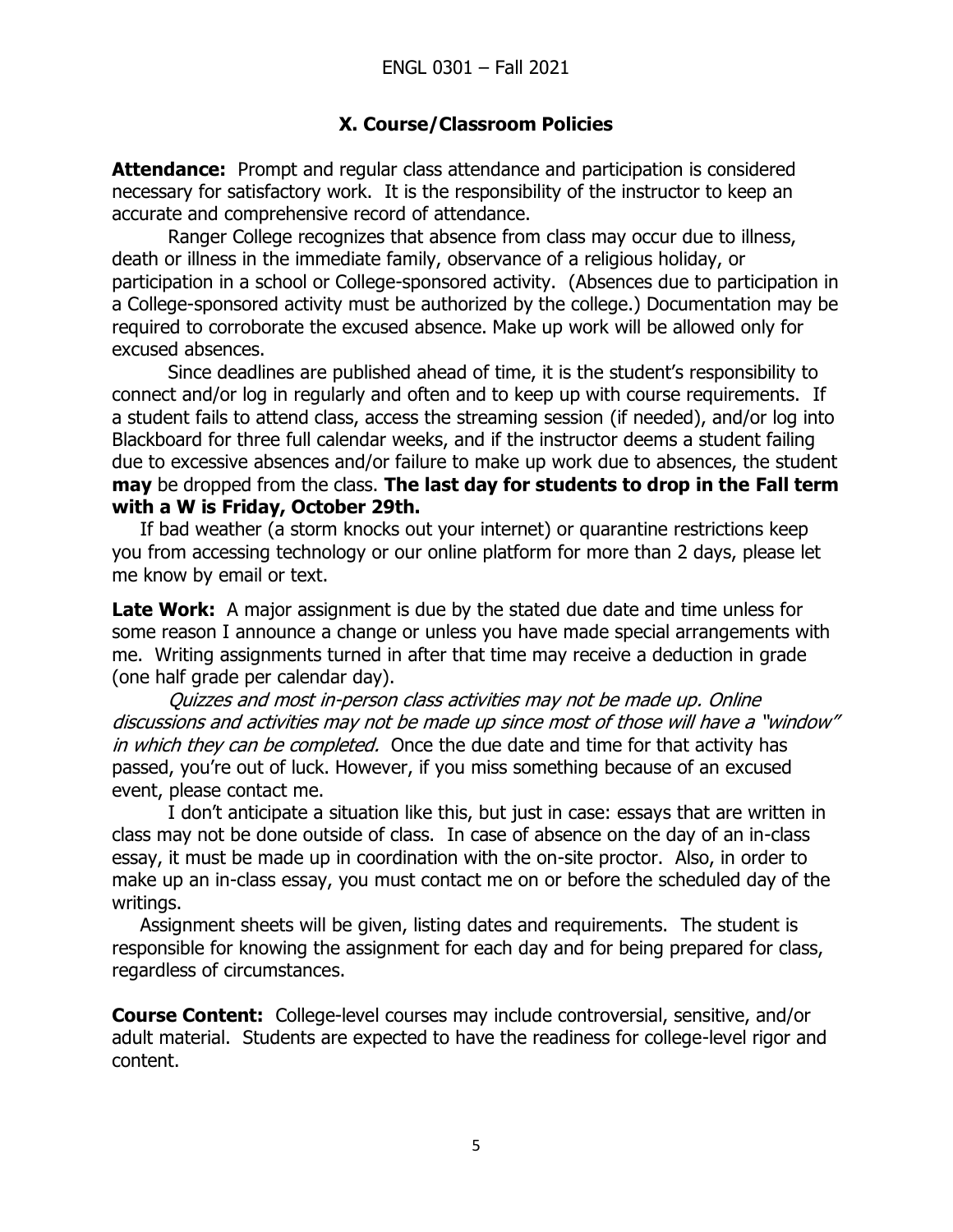**Classroom Civility/Student Conduct:** I expect you to respect the rights of the other class members by not speaking disrespectfully to one another and/or to me. Even though this may become a hybrid environment, there are real people tied to the names that appear on the screen, and while we may engage in lively debates and ultimately agree to disagree, we're doing so without the plan or intent of making enemies. You may be barred from the course if you cannot conduct yourself appropriately.

**Student Technology Use:** Since some of the resources we'll be accessing are electronic, you can expect that reliable and regular access to technology will be a significant part of completing any work. Hopefully, you have your own laptop computer or can get to a campus lab regularly. In any event, be sure to make alternative arrangements if your computer crashes, your internet goes out, you can no longer access an on-campus lab, or something else renders your technology "toast." Know what resources are provided by your local libraries (municipal and/or school), find out where you can get a free wifi signal in a pinch (Sonic and some churches may be "hot spots"), and line up a backup computer in case yours suddenly decides to die. Also, consider saving your files to your Google Docs folder or some other cloud-based storage service. Hopefully, if you're prepared, you won't have your session thrown into chaos, which could turn your grade to "toast."

**You should log into Blackboard two-three times per week** during the term to make sure you are keeping up with course requirements. More frequent logging in is highly recommended.

**Academic Integrity:** Academic integrity is a fundamental value upon which colleges and universities are built. There are five fundamental values that characterize an academic community of integrity: honesty, trust, fairness, respect, and responsibility. Acts of academic dishonesty compromise these values and undermine the process by which knowledge is created, shared, and evaluated. Repeated offenses cast suspicion not only upon the integrity of the individual, but also damage the reputation of the college.

Acts of academic dishonesty include, but are not limited to, cheating on a test, plagiarism, and collusion.

"Cheating on a test" shall include copying from another student's test paper; using test materials not authorized by the person administering the test; collaborating with or seeking aid from another student during a test without permission from the test administrator; knowingly using, buying, selling, stealing, or soliciting, in whole or in part, the contents of an un-administered test; unauthorizedly transporting or removing, in whole or in part, of the contents of an un-administered test; substituting for another student, or permitting another student to substitute for oneself, to take a test; bribing another person to obtain an un-administered test or information about an unadministered test.

"Plagiarism shall be defined as the appropriating, buying, receiving as a gift, or obtaining by any means another's work and the unacknowledged submission or incorporation of it in one's own written work. Plagiarism can be interpreted as the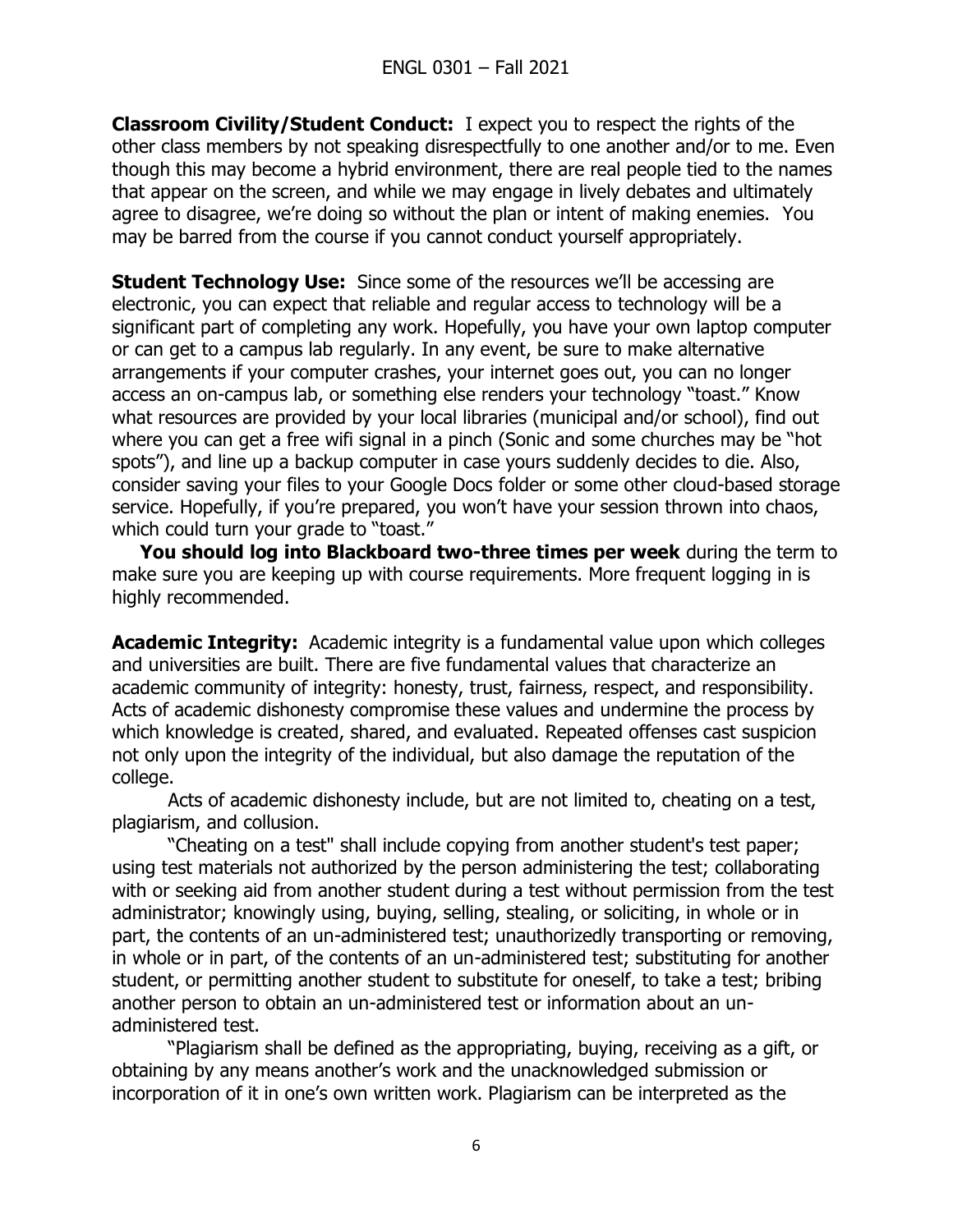knowing or negligent use by paraphrase or direct quotation of the published or unpublished work of another person without full and clear acknowledgement. **Your papers are submitted to plagiarism checking resources provided by Blackboard when you submit them through that tool.**

"Collusion" shall be defined as the unauthorized collaboration with another person in preparing written work for fulfillment of course requirements. Students found to have violated policy FLB Local will be disciplined. Disciplinary action can include but is not limited to receiving a zero on the assignment, receiving a zero for attendance, or receiving a failing grade for the course.

I am always happy to look at drafts and provide feedback for you, so if you need a "professional" eye, come to me!

# **XI. Course Outline/Schedule**

## **Changes to the Syllabus:**

The schedule and content are subject to change at the instructor's discretion

**Tuesday, 8/24:** Welcome & Course Introduction Read through Syllabus

**Thursday, 8/26:** Questions about syllabus and/or policies? Writing Samples Grammar Diagnostic

**Tuesday, 8/31:** Brainstorming Techniques Complete Sentences

**Thursday, 9/2:** Parts of an Essay Sentence Fragments

**Tuesday, 9/7:** Thesis Statements Small group workshops Run-on sentences

**Thursday, 9/9:** Reading Strategies Grammar practice

**Tuesday, 9/14:** Different academic genres

**Thursday, 9/16:** Review Common Thematic Elements Commas

**Tuesday, 9/21:** Small group workshops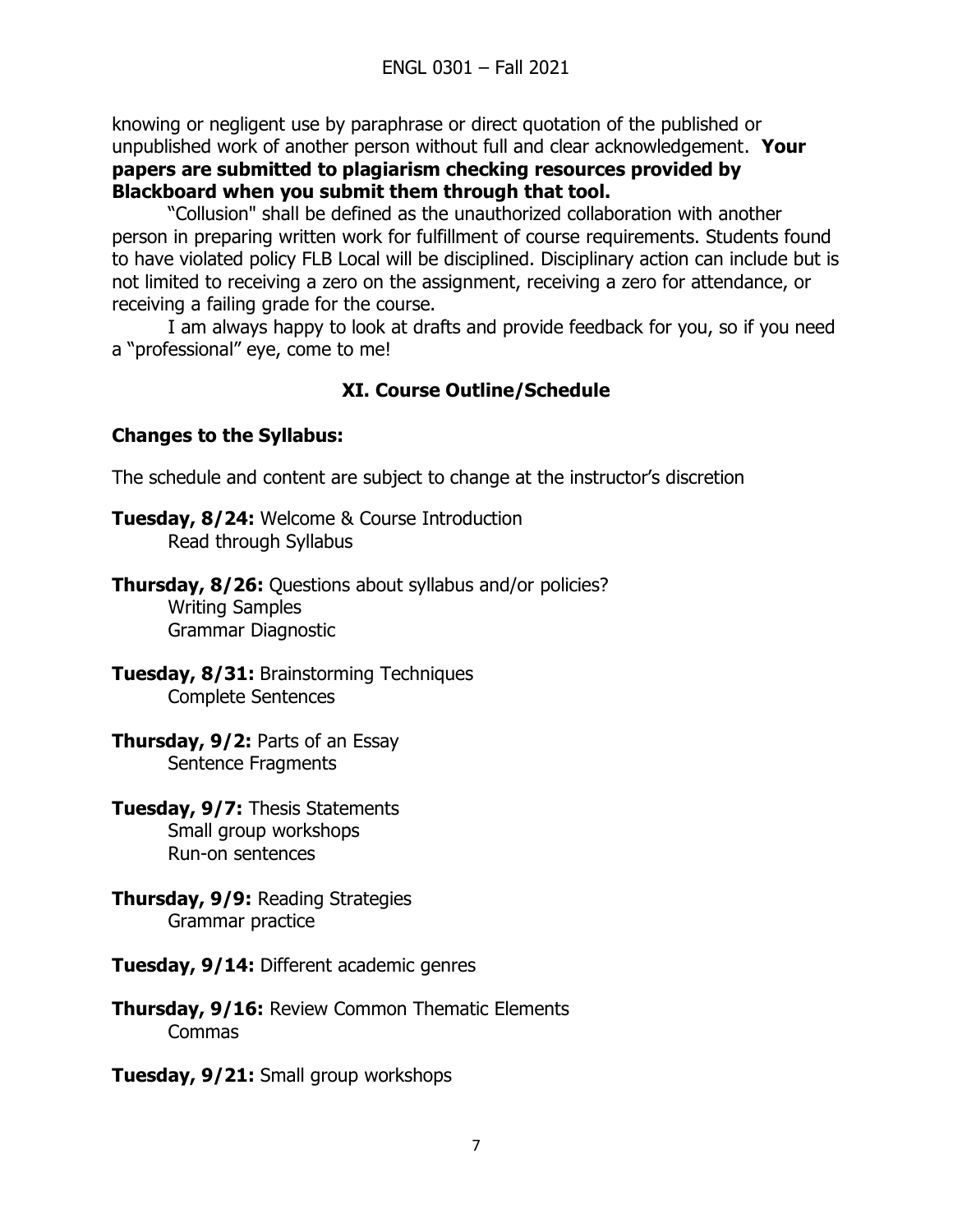- **Thursday, 9/23:** Grammar clinic
- **Tuesday, 9/28:** Types of Sources
- **Thursday, 9/30:** Conducting an Interview Subject-Verb Agreement
- **Tuesday, 10/5:** Ways of Organizing
- **Thursday, 10/7:** Plagiarism Basics Quotation Marks
- **Tuesday, 10/12:** Topic Sentences and Transitions
- **Thursday, 10/14:** Organization Techniques Apostrophes
- **Tuesday, 10/19:** Practice reading academic articles Practice Other Punctuation, Italics
- **Thursday, 10/21:** Quoting, Summarizing, and Paraphrasing Parallelism, Construction Issues
- **Tuesday, 10/26:** Citing Sources, Documentation practice
- **Thursday, 10/28:** Small group workshops Grammar clinic
- **Tuesday, 11/2:** Mock Essay
- **Thursday, 11/4:** Mock Essay
- **Tuesday, 11/9:** Small group workshops
- **Thursday, 11/11:** Grammar Clinic
- **Tuesday, 11/16:** Catch Up
- **Thursday, 11/18:** Catch up
- **Thanksgiving Week: November 22-26**
- **Tuesday, 11/30:** Final Exam prep
- **Thursday, 12/2:** Final Exam prep